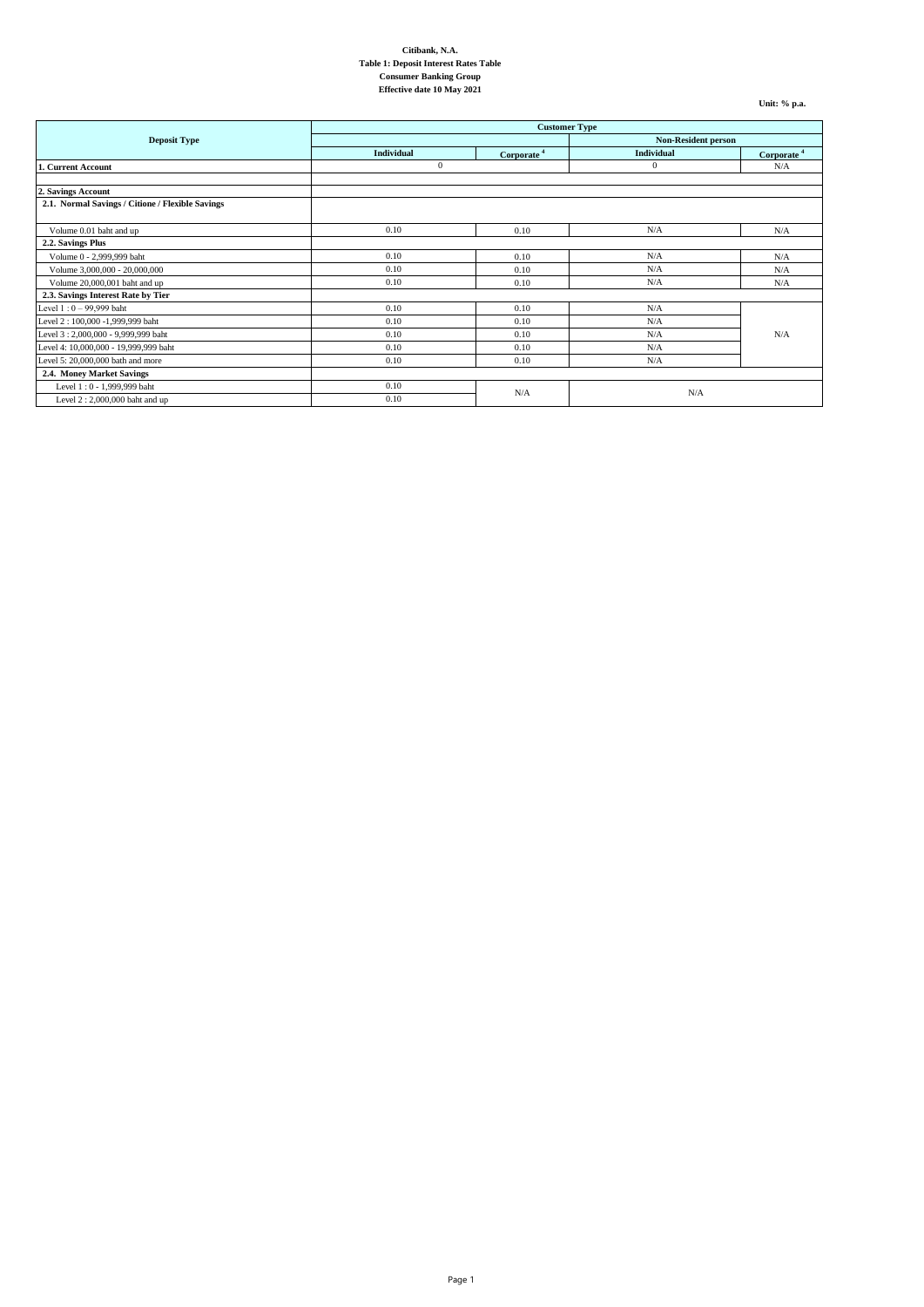|                                      |                      |                            |            | Unit: % p.a.           |
|--------------------------------------|----------------------|----------------------------|------------|------------------------|
|                                      | <b>Customer Type</b> |                            |            |                        |
| <b>Deposit Type</b>                  |                      | <b>Non-Resident person</b> |            |                        |
|                                      | Individual           | Corporate <sup>4</sup>     | Individual | Corporate <sup>4</sup> |
| 3. Time Deposit                      |                      |                            |            |                        |
| 3.1 Normal Time Deposit -            |                      |                            |            |                        |
| Minimum opening account 100,000 Baht |                      |                            |            |                        |
| <b>3-Month Tenors</b>                |                      |                            |            |                        |
| Volume 100,000 Baht and up           | 0.45                 | N/A                        | N/A        |                        |
| <b>6-Month Tenors</b>                |                      |                            |            |                        |
| Volume 100,000 Baht and up           | 0.20                 | N/A                        | 0.20       | N/A                    |
| 9-Month Tenors                       |                      |                            |            |                        |
| Volume 100,000 Baht and up           | 0.20                 | N/A                        | 0.20       | N/A                    |
| <b>12-Month Tenors</b>               |                      |                            |            |                        |
| Volume 100,000 Baht and up           | 0.20                 | N/A                        | 0.20       | N/A                    |
| <b>18-Month Tenors</b>               |                      |                            |            |                        |
| Volume 100,000 Baht and up           | 0.20                 | N/A                        | 0.20       | N/A                    |
| 24-Month Tenors                      |                      |                            |            |                        |
| Volume 100,000 Baht and up           | 0.20                 | N/A                        | 0.20       | N/A                    |
| 36-Month Tenors                      |                      |                            |            |                        |
| Volume 100,000 baht and up           | 0.20                 | N/A                        | 0.20       | N/A                    |
| <b>48-Month Tenors</b>               |                      |                            |            |                        |
| Volume 100,000 baht and up           | 0.20                 | N/A                        | 0.20       | N/A                    |
| <b>60-Month Tenors</b>               |                      |                            |            |                        |
| Volume 100,000 baht and up           | 0.20                 | N/A                        | 0.20       | N/A                    |
| 3.2 Normal Time Deposit Online -     |                      |                            |            |                        |
| Minimum opening account 100,000 Baht |                      |                            |            |                        |
| <b>3-Month Tenors</b>                |                      |                            |            |                        |
| Volume 100,000 Baht and up           | 0.55                 | N/A                        | N/A        |                        |
| <b>6-Month Tenors</b>                |                      |                            |            |                        |
| Volume 100,000 Baht and up           | 0.20                 | N/A                        | N/A        | N/A                    |
| 9-Month Tenors                       |                      |                            |            |                        |
| Volume 100,000 Baht and up           | 0.20                 | N/A                        | N/A        | N/A                    |
| <b>12-Month Tenors</b>               |                      |                            |            |                        |
| Volume 100,000 Baht and up           | 0.20                 | N/A                        | N/A        | N/A                    |
| <b>18-Month Tenors</b>               |                      |                            |            |                        |
| Volume 100,000 Baht and up           | 0.20                 | N/A                        | N/A        | N/A                    |
| 24-Month Tenors                      |                      |                            |            |                        |
| Volume 100,000 Baht and up           | 0.20                 | N/A                        | N/A        | N/A                    |
| 36-Month Tenors                      |                      |                            |            |                        |
| Volume 100,000 baht and up           | 0.20                 | N/A                        | N/A        | N/A                    |
| <b>48-Month Tenors</b>               |                      |                            |            |                        |
| Volume 100,000 baht and up           | 0.20                 | N/A                        | N/A        | N/A                    |
| <b>60-Month Tenors</b>               |                      |                            |            |                        |
| Volume 100,000 baht and up           | 0.20                 | N/A                        | N/A        | N/A                    |
|                                      |                      |                            |            |                        |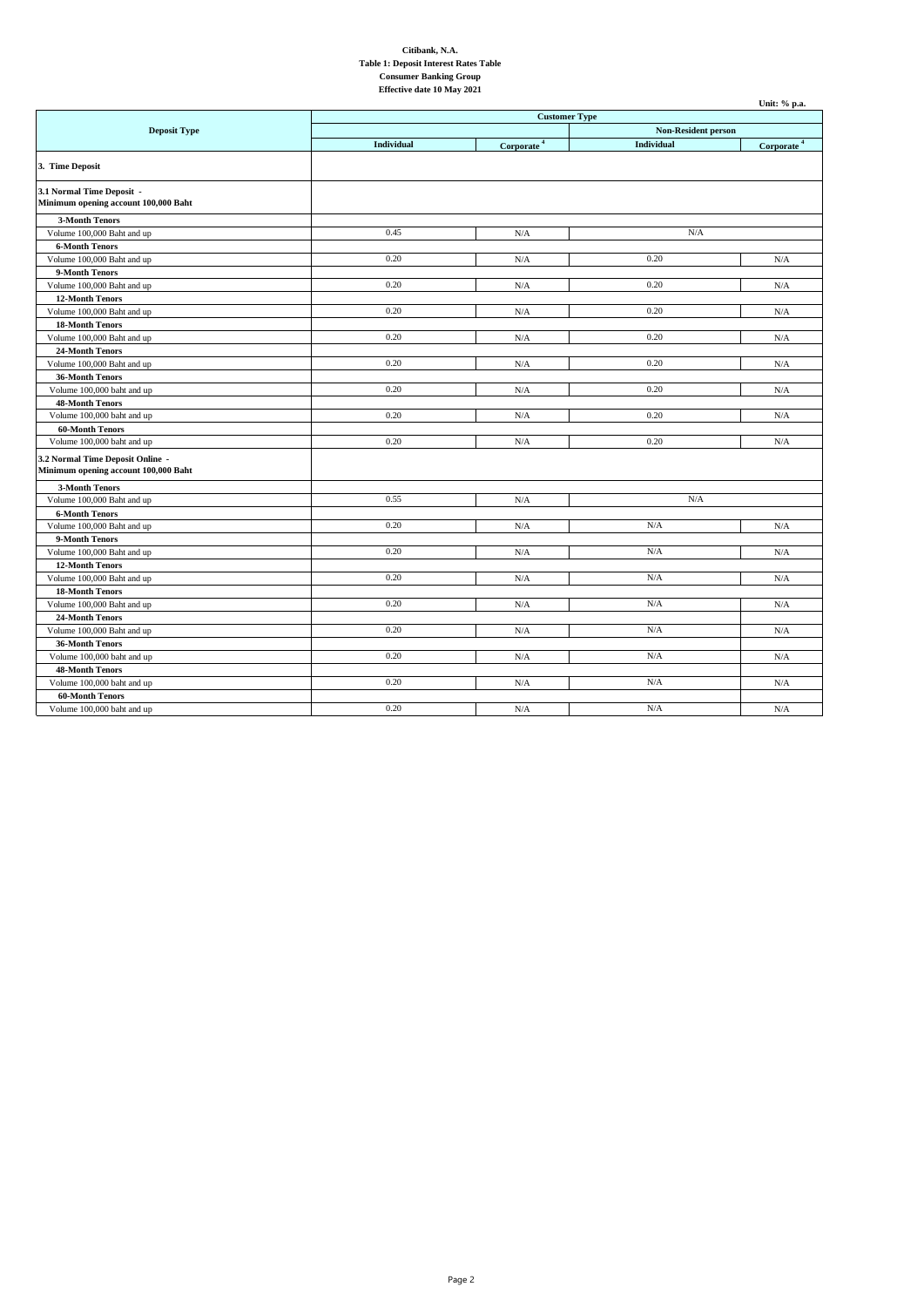|                                                                    |            |                                                    |            | Unit: % p.a.           |
|--------------------------------------------------------------------|------------|----------------------------------------------------|------------|------------------------|
|                                                                    |            | <b>Customer Type</b><br><b>Non-Resident person</b> |            |                        |
| <b>Deposit Type</b>                                                |            |                                                    |            |                        |
|                                                                    | Individual | Corporate <sup>4</sup>                             | Individual | Corporate <sup>4</sup> |
| 3.3 Periodic Time Deposit-<br>Minimum opening account 200,000 Baht |            |                                                    |            |                        |
| <b>Monthly Interest Paid</b>                                       |            |                                                    |            |                        |
| <b>6-Month Tenors</b>                                              |            |                                                    |            |                        |
| Volume 200,000 baht and up                                         | 0.55       |                                                    | N/A        |                        |
| 9-Month Tenors                                                     |            |                                                    |            |                        |
| Volume 200,000 baht and up                                         | 0.60       |                                                    | N/A        |                        |
| <b>12-Month Tenors</b>                                             |            |                                                    |            |                        |
| Volume 200,000 baht and up                                         | 0.65       |                                                    | N/A        |                        |
| <b>18-Month Tenors</b>                                             |            |                                                    |            |                        |
| Volume 200,000 baht and up                                         | 0.70       |                                                    | N/A        |                        |
| 24-Month Tenors                                                    |            |                                                    |            |                        |
| Volume 200,000 baht and up                                         | 0.70       |                                                    | N/A        |                        |
| 36-Month Tenors                                                    |            |                                                    |            |                        |
| Volume 200,000 baht and up                                         | 0.70       |                                                    | N/A        |                        |
| <b>48-Month Tenors</b>                                             |            |                                                    |            |                        |
| Volume 200,000 baht and up                                         | 0.85       |                                                    | N/A        |                        |
| <b>60-Month Tenors</b>                                             |            |                                                    |            |                        |
| Volume 200,000 baht and up                                         | 0.20       |                                                    | N/A        |                        |
| <b>Quarterly Interest Paid</b>                                     |            |                                                    |            |                        |
| <b>12-Month Tenors</b>                                             |            |                                                    |            |                        |
| Volume 200,000 baht and up                                         | 0.65       |                                                    | N/A        |                        |
| <b>18-Month Tenors</b>                                             |            |                                                    |            |                        |
| Volume 200,000 baht and up                                         | 0.70       |                                                    | N/A        |                        |
| 24-Month Tenors                                                    |            |                                                    |            |                        |
| Volume 200,000 baht and up                                         | 0.70       |                                                    | N/A        |                        |
| 36-Month Tenors                                                    |            |                                                    |            |                        |
| Volume 200,000 baht and up                                         | 0.70       |                                                    | N/A        |                        |
| <b>48-Month Tenors</b>                                             |            |                                                    |            |                        |
| Volume 200,000 baht and up                                         | 0.85       |                                                    | N/A        |                        |
| <b>60-Month Tenors</b>                                             |            |                                                    |            |                        |
| Volume 200,000 baht and up                                         | 0.90       |                                                    | N/A        |                        |
| <b>Semi Annually Interest Paid</b>                                 |            |                                                    |            |                        |
| <b>12-Month Tenors</b>                                             |            |                                                    |            |                        |
| Volume 200,000 baht and up                                         | 0.65       |                                                    | N/A        |                        |
| <b>18-Month Tenors</b>                                             |            |                                                    |            |                        |
| Volume 200,000 baht and up                                         | 0.70       |                                                    | N/A        |                        |
| 24-Month Tenors                                                    |            |                                                    |            |                        |
| Volume 200,000 baht and up                                         | 0.70       |                                                    | N/A        |                        |
| 36-Month Tenors                                                    |            |                                                    |            |                        |
| Volume 200,000 baht and up                                         | 0.70       |                                                    | N/A        |                        |
| <b>48-Month Tenors</b>                                             |            |                                                    |            |                        |
| Volume 200,000 baht and up                                         | 0.85       |                                                    | N/A        |                        |
| <b>60-Month Tenors</b>                                             |            |                                                    |            |                        |
| Volume 200,000 baht and up                                         | 0.90       |                                                    | N/A        |                        |
|                                                                    |            |                                                    |            |                        |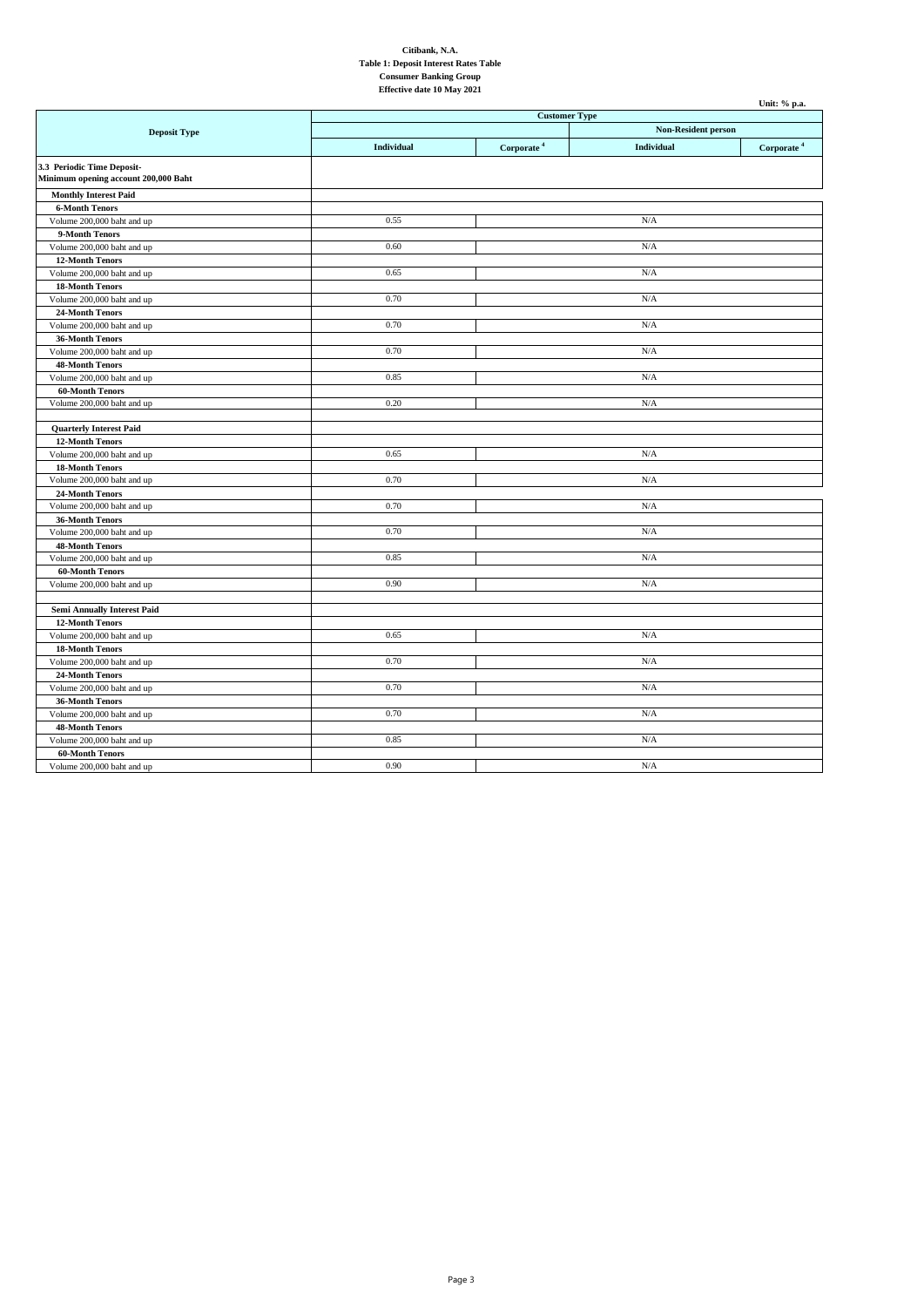|                               |                      |                        |                            | Unit: % p.a.           |
|-------------------------------|----------------------|------------------------|----------------------------|------------------------|
|                               | <b>Customer Type</b> |                        |                            |                        |
| <b>Deposit Type</b>           |                      |                        | <b>Non-Resident person</b> |                        |
|                               | Individual           | Corporate <sup>4</sup> | <b>Individual</b>          | Corporate <sup>4</sup> |
| <b>Annually Interest Paid</b> |                      |                        |                            |                        |
| 24-Month Tenors               |                      |                        |                            |                        |
| Volume 200,000 baht and up    | 0.70                 |                        | N/A                        |                        |
| 36-Month Tenors               |                      |                        |                            |                        |
| Volume 200,000 baht and up    | 0.70                 |                        | N/A                        |                        |
| <b>48-Month Tenors</b>        |                      |                        |                            |                        |
| Volume 200,000 baht and up    | 0.85                 |                        | N/A                        |                        |
| <b>60-Month Tenors</b>        |                      |                        |                            |                        |
| Volume 200,000 baht and up    | 0.90                 |                        | N/A                        |                        |
|                               |                      |                        |                            |                        |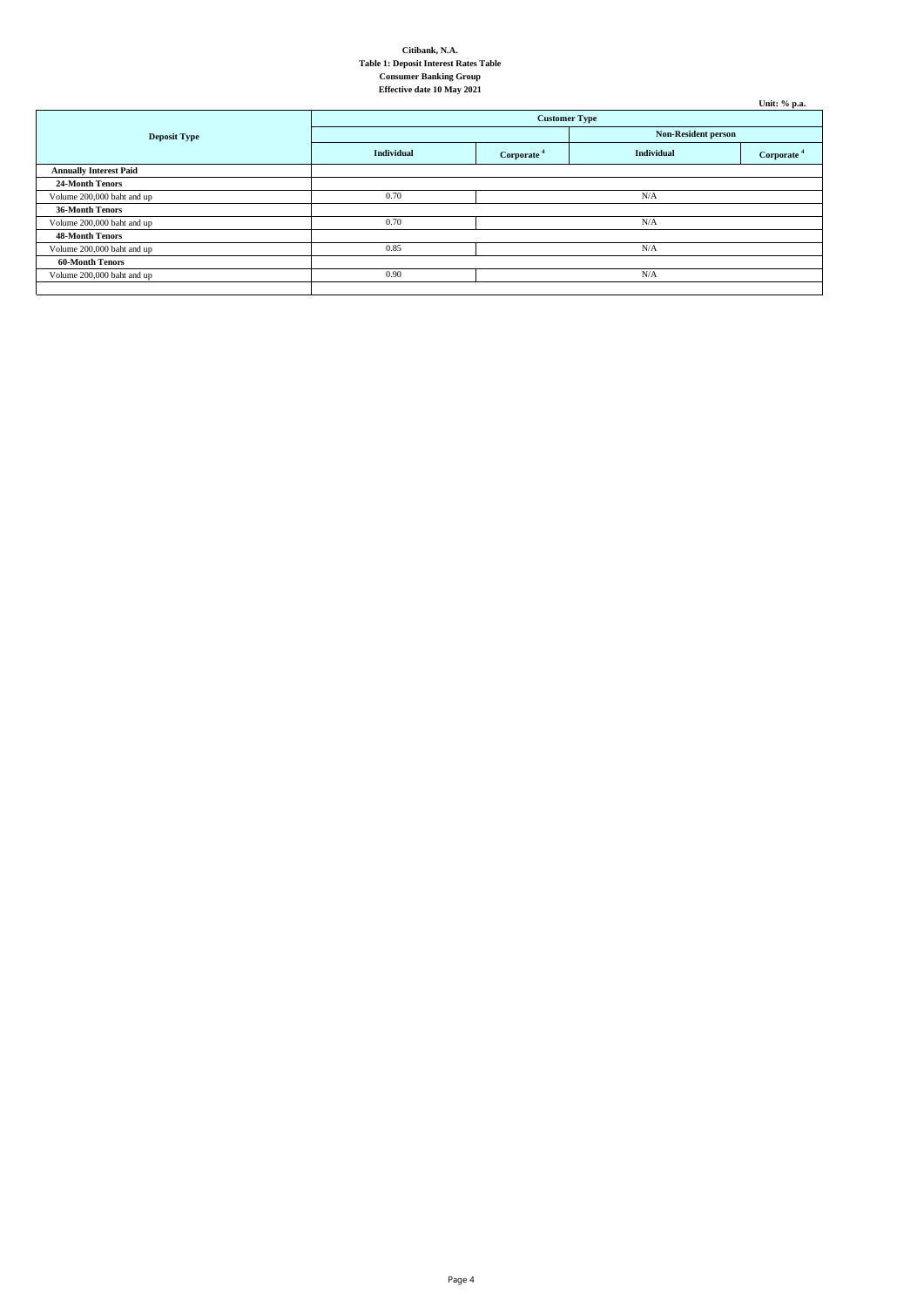|                                                                               |                      |                            |                   | Unit: % p.a.           |
|-------------------------------------------------------------------------------|----------------------|----------------------------|-------------------|------------------------|
|                                                                               | <b>Customer Type</b> |                            |                   |                        |
| <b>Deposit Type</b>                                                           |                      | <b>Non-Resident person</b> |                   |                        |
|                                                                               | Individual           | Corporate <sup>4</sup>     | <b>Individual</b> | Corporate <sup>4</sup> |
| 3.4 Flexible Time Deposit Enhancement<br>Minimum opening account 200,000 Baht |                      |                            |                   |                        |
| <b>3-Month Tenors</b>                                                         |                      |                            |                   |                        |
| Volume 200,000 baht and up                                                    | 0.10                 |                            | N/A               |                        |
| <b>6-Month Tenors</b>                                                         |                      |                            |                   |                        |
| Volume 200,000 baht and up                                                    | 0.10                 |                            | N/A               |                        |
| 9-Month Tenors                                                                |                      |                            |                   |                        |
| Volume 200,000 baht and up                                                    | 0.10                 |                            | N/A               |                        |
| 12-Month Tenors                                                               |                      |                            |                   |                        |
| Volume 200,000 baht and up                                                    | 0.10                 |                            | N/A               |                        |
| <b>18-Month Tenors</b>                                                        |                      |                            |                   |                        |
| Volume 200,000 baht and up                                                    | 0.10                 |                            | N/A               |                        |
| 24-Month Tenors                                                               |                      |                            |                   |                        |
| Volume 200,000 baht and up                                                    | 0.10                 |                            | N/A               |                        |
| 3.5 Normal Time Deposit Bundle ***<br>Minimum opening account 100,000 Baht    |                      |                            |                   |                        |
| <b>3-Month Tenors</b>                                                         |                      |                            |                   |                        |
| A. Volume 200,000 - 5,000,000 Baht and up                                     |                      |                            |                   |                        |
| Volume: 200,000 - 4,999,999 Baht                                              | 1.50                 |                            | N/A               |                        |
| Volume: 5,000,000 Baht and up                                                 | 2.00                 |                            | N/A               |                        |
| B. Volume: 100,000 - 5,000,000 Baht                                           | 1.10                 |                            | N/A               |                        |
| C. Volume: 200,000 - 30,000,000 Baht                                          |                      |                            |                   |                        |
| Volume: 200,000 - 4,999,999 Baht                                              | 1.50                 |                            | N/A               |                        |
| Volume: 200,000 - 9,999,999 Baht                                              | 2.00                 |                            | N/A               |                        |
| Volume: 200,000 - 30,000,000 Baht                                             | 2.00                 |                            | N/A               |                        |
|                                                                               |                      |                            |                   |                        |
| <b>6-Month Tenors</b>                                                         |                      |                            |                   |                        |
| D. Volume: 100,000 - 5,000,000 Baht                                           | 1.10                 |                            | N/A               |                        |
| E. Volume: 200,000 - 30,000,000 Baht                                          |                      |                            |                   |                        |
| Volume: 200,000 - 4,999,999 Baht                                              | 1.50                 |                            | N/A               |                        |
| Volume: 200,000 - 9,999,999 Baht                                              | 2.00                 |                            | N/A               |                        |
| Volume: 200,000 - 30,000,000 Baht                                             | 2.00                 |                            | N/A               |                        |
| 3.6 Normal Time Deposit Absolute **<br>Minimum opening account 100,000 Baht   |                      |                            |                   |                        |
| <b>3-Month Tenors</b>                                                         |                      |                            |                   |                        |
| Volume 100,000 - 5,000,000 Baht                                               | 1.25                 |                            | N/A               |                        |
| <b>6-Month Tenors</b>                                                         |                      |                            |                   |                        |
| Volume 100,000 - 5,000,000 Baht                                               | 1.25                 |                            | N/A               |                        |
| 3.7 Elite Time Deposit ****<br>Minimum opening account 1,000,000 Baht         |                      |                            |                   |                        |
| <b>6-Month Tenors</b>                                                         |                      |                            |                   |                        |
| Volume 1,000,000 - 30,000,000 Baht                                            | 1.50                 |                            | N/A               |                        |
| 3.8 Preferred Time Deposit *****<br>Minimum opening account 1,000,000 Baht    |                      |                            |                   |                        |
| <b>6-Month Tenors</b>                                                         |                      |                            |                   |                        |
| Volume 1,000,000 - 5,000,000 Baht                                             | 1.20                 |                            | N/A               |                        |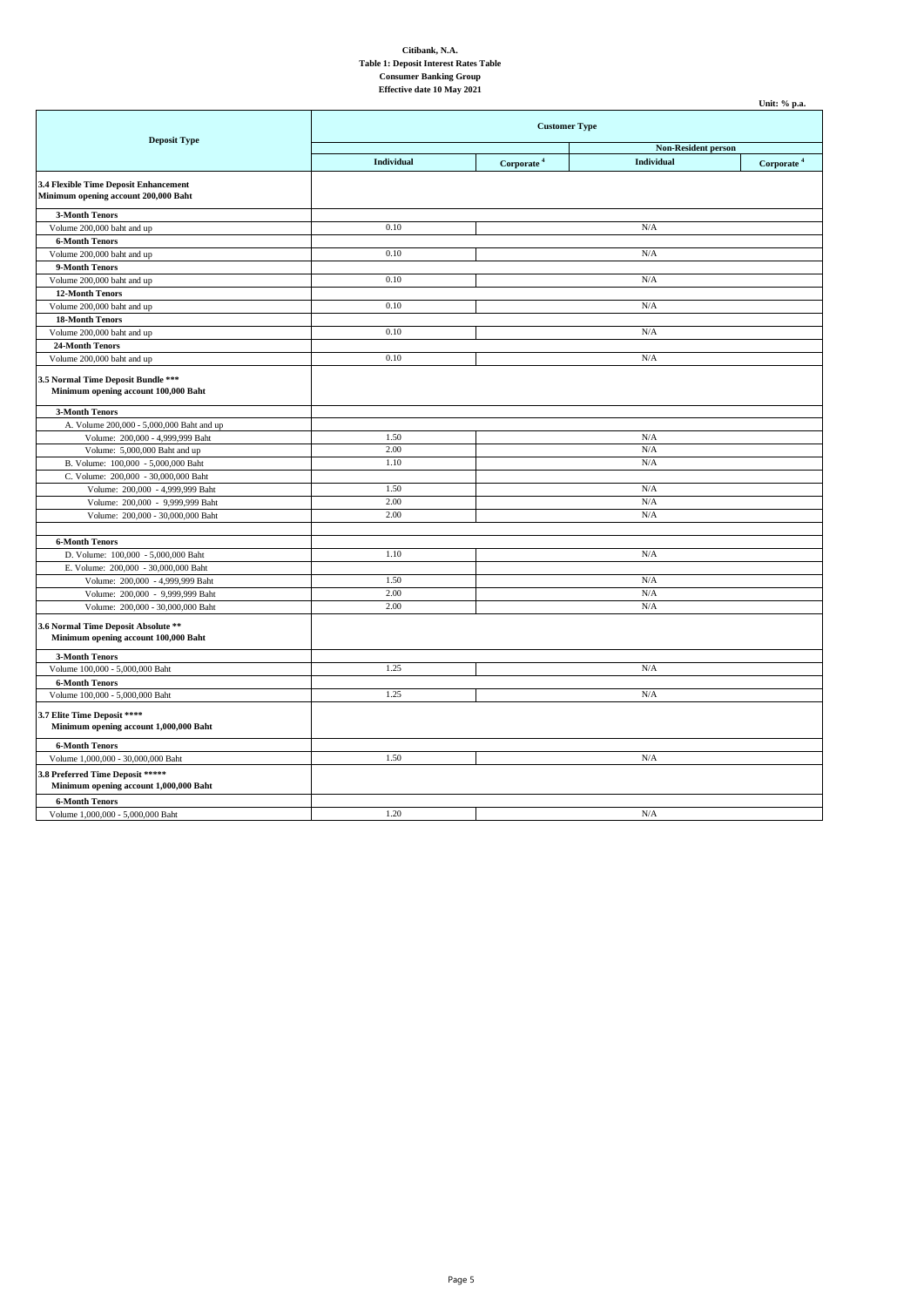#### **Remark :**

**Terms and conditions for interest payment.**

- o This table is only for Consumer banking
- Saturday Sunday with the deposit in cash via Cash Deposit Machine as the bank does not provide Teller Counter services, or in case the customer deposit in cheque, Citibank will post the ledger and start to calculate the interest for the mentioned amount on the next business day of the normal banking days on Monday - Friday. In case of the deposit in cheque, the amount will be effective only if the cheque is completely cleared. o For the case that customer opens Current Account or Savings Account, which are the accounts that Citibank specially services on

o In case of withdrawal before maturity for Normal Time Deposit, Periodic Time Deposit and Flexible Time Deposit Enhancement,

- the interest rate will pay according to the condition, or subject to Management Approvals.
- o Terms and conditions for Normal Time Deposit and Periodic Time deposit in case of withdrawal before maturity are as followings: o Deposit length of less than 3 months: No interest payment.
	- o Deposit length of 3 months or more: Citibank will pay interest, based on savings account interest rate on the withdrawal date, but not more than 1% p.a. For accounts with periodic interest payment, Citibank will deduct the excess interest rates paid from the principal amount. o Interest payments are exempted for corporate accounts with withdrawals before the time deposit maturity.
- o Interest rate calculations for time deposits are based on non-accumulated interest calculations.
- o For Savings Plus accounts, the T&C are the same and referred to the Normal Savings account with effect from 23 July 2012 and onwards, following the terms and conditions on the account opening date.
- o For Online Time Deposit opening, it means that you have reviewed and decided to open this Time Deposit and allowed Citibank to refer to your account opening documents and signature from your existing current account or saving account as reference and evidence for opening this Time Deposit with no exception.
- o Opening of Time Deposit online transaction is available 24 hours. However, the online transaction that has been made after 10:00 p.m. of business days or the online transaction that has been made on weekends or on public holidays will be treated as the transaction with the quoted interest rate of the next business day transaction.
- o Terms and Conditions for Flexible Time Deposit Enhancement are as followings:
	- o To enable the facility to partially withdraw cash through remote channel, customer is required to open new savings account.
	- o For the partial withdrawal within 1 month from deposit date, zero percent interest rates will be given.
	- o For partial withdrawal after 1 month or longer, will receive early break interest rate of normal savings interest rate on the withdrawn date. The remaining balance at maturity earns originally agreed interest rate.
- o The aforementioned provisions of Flexible Time Deposit Enhancement are as informed which will be effective as follows:
	- (a) on May13, 2009 with respect to the customers who open an Flexible Time Deposit Enhancement Account from May 13, 2009 onwards; and (b) on June 13, 2009 with respect to the customers who opened an Flexible Time Deposit Enhancement Account before May 13, 2009 whose accounts are matured and renewed/rolled over from June 13, 2009 onwards.
- o Bank stop services on open a new account of these account types, 1. Flexible Time Deposit 2. Periodic Time deposit 3. Flexible Savings 4. Saving Plus 5. Saving Interest Rate by Tier and 6. Money Market Savings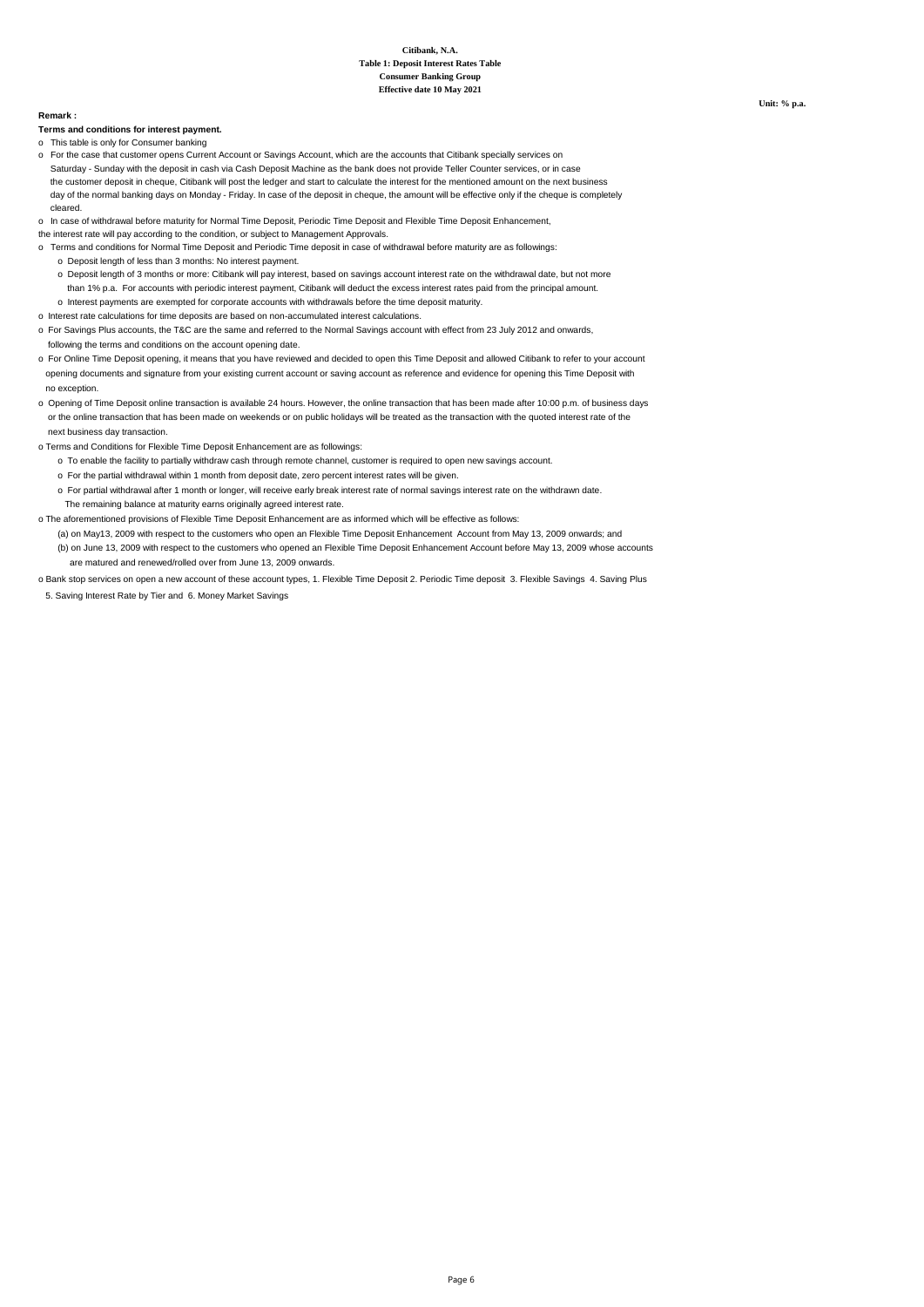**Unit: % p.a.**

## o Terms and conditions for Normal Time Deposit Absolute \*\*

## - For 3 Month tenor,

(a) Applicable for new Citigold customer who has no deposit or investment accounts with the bank before.

(b) Customer must open the new to bank relationship during 10 May 2021 – 30 Jun 2021 and able to open only one time deposit account (Absolute). (c) Customer must book this TD special offer within 30 Jun 2021.

(d) The minimum balance eligible for The Absolute Time Deposit is THB 100,000 with cap on maximum at THB 5,000,000 per customer. The Absolute Time Deposit balance of the secondary customer combines with the primary customer balance cap.

 $\sim$   $\mu$  and  $\mu$  are deposit account (Absolute) is no roll over or non-transferable. If customer maintains The Absolute Time Deposit to the maturity date and did not breach the Terms and Conditions, Citibank will automatically close the time deposit account at the maturity, which the principle and interest will be automatically posted to saving account. The accounts are still covered under protection of Deposit Protection Agency Act B.E.2551 within the coverage stipulated by the law.

(f) At maturity date, after total deposit balance (principle + interest paid) is posted successfully to saving accounts/current account. The time deposit account will be automatically closed (no rollover).<br>(g) In case the

interest.

#### - For 6 Month tenor,

(a) Applicable for new Citigold customer who has no deposit or investment accounts with the bank before.

(b) Customer must open the new to bank relationship during 9 Mar 2021 – 30 Jun 2021 and able to open only one time deposit account (Absolute).

(c) Customer must book this TD special offer within 30 Jun 2021.

(d) The minimum balance eligible for The Absolute Time Deposit is THB 100,000 with cap on maximum at THB 5,000,000 per customer. The Absolute Time Deposit balance of the secondary customer combines with (d) The minimum at the primary customer balance cap.

 (e) A normal time deposit account (Absolute) is no roll over or non-transferable. If customer maintains The Absolute Time Deposit to the maturity date and did not breach the Terms and Conditions, Citibank will automatically close the time deposit account at the maturity, which the principle and interest will be automatically posted to saving account. The accounts are still covered under protection of Deposit Protection Agency Act B.E.2551 within the coverage stipulated by the law.

(f) At maturity date, after total deposit balance (principle + interest paid) is posted successfully to saving accounts/current account. The time deposit account will be automatically closed (no rollover).

(g) In case the time deposit is withdrawn prior to its maturity date or Customer has breached the Terms and Conditions, Citibank will automatically close the time deposit account. If time deposit is withdrawn prior to its maturity date, but more than 3 months, customers will receive interest at saving account rate. If the time deposit is withdrawn prior to 3 months, the customer will not be entitled to any interest.

o Terms and conditions for Normal Time Deposit Bundle \*\*\*

#### - For 3 Month tenor,

#### A. Deposit volume THB 200,000 - THB 5,000,000 and up

 (a) Interest rate 1.50% is eligible to customers who invest in any Mutual fund and/or Bond and a 3-month deposit with the minimum total amount of THB 400,000 (Four hundred thousand Baht). A 3-month deposit amount cannot exceed 50% of the total amount. The account names for normal time deposit and Mutual Fund, and/or bond are under the same relationship which is the customer's name

 (b) Interest rate 2.00% is eligible to customers who invest in Mutual fund Non-money market and/or Bond and a 3-month deposit with the minimum total amount of THB 10,000,000 (Ten million Baht). A 3-month deposit amount cannot exceed 50% of the total amount. The account names for normal time deposit and Mutual Fund, and/or bond are under the same relationship which is the customer's name.

(c) An investment in Mutual fund Money market or non-money market and/or Bond as applicable must complete at the same day of the 3-month time deposit account opening date.

(d) If the investment is in Money market Mutual fund customer must hold the investment amount until the time deposit maturity.

(e) There are two types of mutual funds which are Not eligible to the program (i) Long Term Equity Fund (LTF) and (ii) Retirement Mutual Fund (RMF).

 (f) Customer's risk profile on investment is not lower than product risk level of the fund/s and/or bond for investment. All investment must be advised and suitable. The transactions from an internet channel are not (a) Investment contains certain risk, please study prospectus before investing. Not an obligation of, or quaranteed by Citibank, Not bank deposits. Subject to investment risks, including possible loss of the principal .<br>ount invested. Subject to price fluctuation. Past performance does not guarantee future performance. Not offered to US persons

 (h) If customer fully complies with the Terms and Conditions, customer will, at the maturity date of the 3-month normal time deposit account, be given the interest rate of the 3-month normal time deposit as stated above. Nonetheless, the time deposit account will automatically close at the maturity of 3-month normal time deposit account.

### B. Deposit volume THB 100,000 - THB 5,000,000

a) Interest rate of 1.10% p.a. is applicable for existing customers who opened the account from 14 September - 30 December 2020 and have booked time deposit 1.55% p.a. before. The customer is also required (a) required (a) .mutual fund add more investment in any fund type at least THB 500,000. Customer is able to open this 6 month time deposit amount from THB 100,000 – THB 5,000,000 during 10 May 2021 to 30 June 2021<br>(b) Applicable to existi

 (c) Term deposit amount in 1.10% offer is limited up to the original Term deposit amount in 1.55% offer. In order to book a higher amount in Term Deposit, customer would need to add new funds and can book a maximum amount of THB 5,000,000.

(d) The account names for both normal time deposit and/or Investment/FCD are under the same relationship which is the customer's name.<br>(e) Foreign exchange transaction or Investment in Mutual fund Money market or non-money  $(f)$  If the investment is in Money market Mutual fund customer must hold the investment amount until the time deposit maturity.

(g) Customer's risk profile on investment is not lower than product risk level of the fund/s and/or bond for investment. All investment must be advised and suitable. The transactions from an internet channel are not (g) Cu applicable.

 (h) Investment contains certain risk, please study prospectus before investing. Not an obligation of, or guaranteed by Citibank. Not bank deposits. Subject to investment risks, including possible loss of the principal amount invested. Subject to price fluctuation. Past performance does not guarantee future performance. Not offered to US persons

(i) If customer fails to comply with any of the foreign account Terms and Conditions, then it will be regarded as being in breach of the Terms and Conditions, which will result in that customer will not be entitled to the

(i) If customer fully complies with the Terms and Conditions, customer will, at the maturity date of the 3-month normal time deposit account, be given the interest rate of the 3-month normal time deposit as stated<br>above. N

### C. Deposit volume THB 200,000 - THB 30,000,000

(a) A 3 month deposit with below interest rate is applicable for customers who use Citi credit cards to pay insurance premium of new insurance policies via Citicorp Leasing Insurance Broker ("a subsidiary of Citibank" or "the Company") during 10 May 2021 to 30 June 2021.

- 1) Interest rate of 1.50% p.a. is applicable for customers who use Citi credit cards to pay insurance premium of new insurance policies of 150,000 Baht and above via the Company.
- A 3 month deposit amount can be from THB 200,000 THB 4,999,999.

2) Interest rate of 2.00% p.a. is applicable for customers who use Citi credit cards to pay insurance premium of new insurance policies of 500,000 Baht and above via the Company.

- A 3 month deposit amount can be from THB 200,000 THB 9,999,999.
- 3) Interest rate of 2.00% p.a. is applicable for customers who use Citi credit cards to pay insurance premium of new insurance policies of 2,000,000 Baht and above via the Company.<br>A 3 month deposit amount can be from THB

(b) Eligible customers can open a 3 month deposit account during 10 May 2021 to 31 July 2021 only.

(c) Citibank reserves the right to offer above interest rate of a 3 month deposit for customers who chose annual premium payment mode via Citi credit cards only.

 (d) Only primary credit card members are eligible to open time deposit accounts. Any insurance premium payment amount done with supplementary cards will be aggregated with insurance premium payment unt of the primary card.

 (e) The insurance premium payment amount eligible for this program must be approved, and Citi credit card transaction must be complete. Customer must sign the insurance policy acceptance back to Citicorp Leasing Insurance Broker, must maintain Citi credit card membership, and must not cancel the insurance policy before the 3-month time deposit maturity date.

 (f) If customer maintains this Time Deposit to the maturity date and did not breach the Terms and Conditions, Citibank will automatically close the time deposit account at the maturity. Customer will receive interest and the principal into the specified saving account.

(g) In case the time deposit is withdrawn prior to its maturity date or Customer has breached the Terms and Conditions, Citibank will automatically close the time deposit account. If time deposit is withdrawn prior to its maturity date, but more than 3 months, customers will receive interest at saving account rate. If the time deposit is withdrawn prior to 3 months, the customer will not be entitled to any interest.

(h) The Bank provides services and promotions for customers who use Citi credit cards to pay insurance premium only.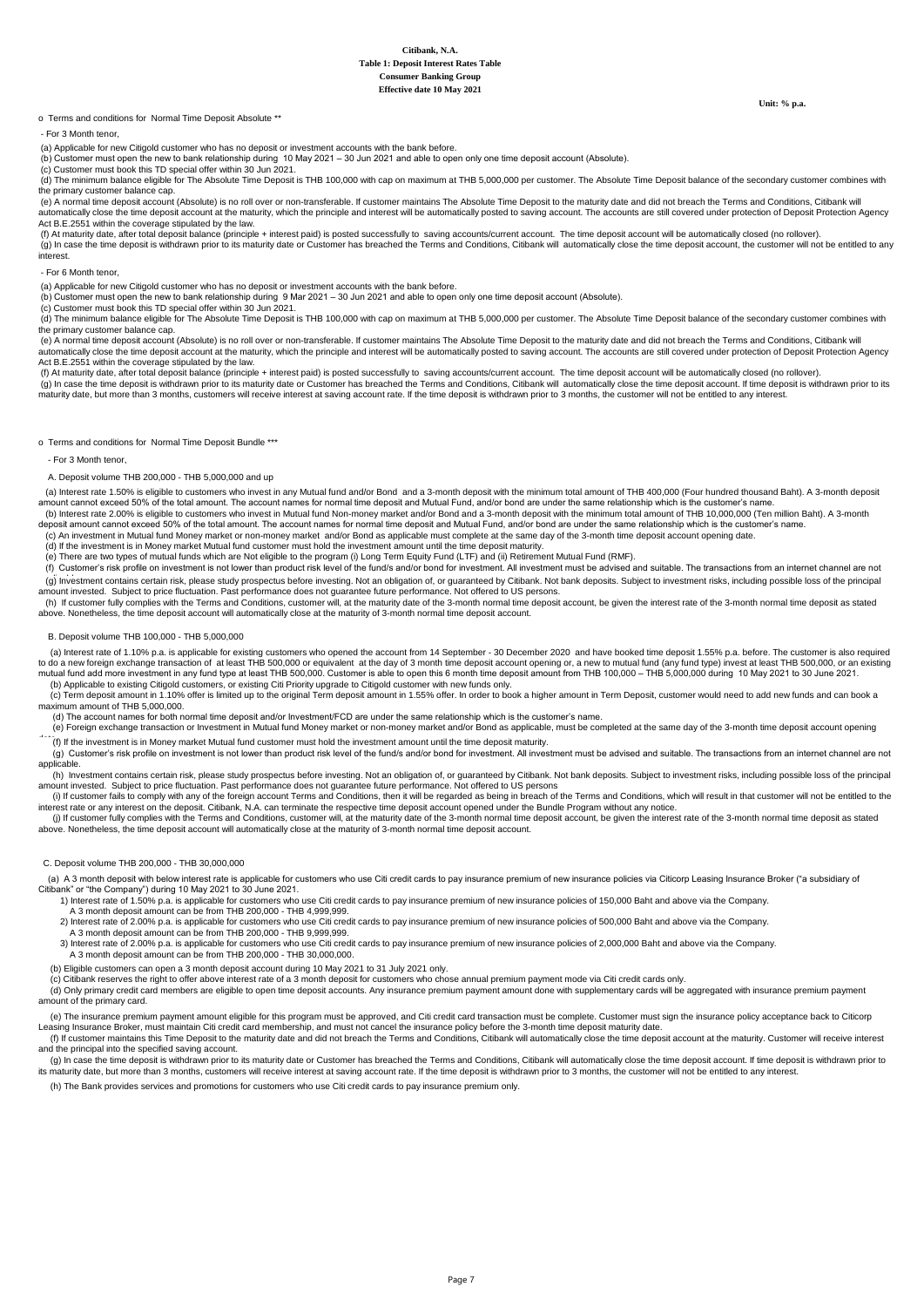**Unit: % p.a.**

# - For 6 Month tenor, f

D. Deposit volume THB 100,000 - THB 5,000,000

- a) Interest rate of 1.10% p.a. is applicable for existing customers who opened the account from 14 September 30 December 2020 and have booked time deposit 1.55% p.a. before. The customer is also required to do a new fore .mutual fund add more investment in any fund type at least THB 500,000. Customer is able to open this 6 month time deposit amount from THB 100,000 – THB 5,000,000 during 9 March 2021 to 30 June 2021<br>(b) Applicable to exis
- (c) Term deposit amount in 1.10% offer is limited up to the original Term deposit amount in 1.55% offer. In order to book a higher amount in Term Deposit, customer would need to add new funds and can book a maximum amount of THB 5,000,000.
- (d) The account names for both normal time deposit and/or Investment/FCD are under the same relationship which is the customer's name. (e) Foreign exchange transaction or Investment in Mutual fund Money market or non-money market and/or Bond as applicable, must be completed at the same day of the 6-month time deposit account opening date.
- 
- (f) If the investment is in Money market Mutual fund customer must hold the investment amount until the time deposit maturity.<br>(g) Customer's risk profile on investment is not lower than product risk level of the fund/s a applicable.
- (h) Investment contains certain risk, please study prospectus before investing. Not an obligation of, or quaranteed by Citibank. Not bank deposits. Subject to investment risks, including possible loss of the principal amount invested. Subject to price fluctuation. Past performance does not guarantee future performance. Not offered to US persons<br>(i) If customer fails to comply with any of the foreign account Terms and Conditions, then it
- interest rate or any interest on the deposit. Citibank, N.A. can terminate the respective time deposit account opened under the Bundle Program without any notice.
- $\epsilon_{\rm 0}$  if customer fully complies with the Terms and Conditions, customer will, at the maturity date of the 6-month time deposit account under the Bundle Program, be given the special rate of the 6-month normal time i deposit as stated. If the customer. In case the 6-Month Time Deposit is withdrawn prior to its maturity date, but more than 3 months, customer will receive interest at saving account rate. If the 6-Month Time Deposit is<br>wi

#### E. Deposit volume THB 200,000 - THB 30,000,000

(a) A 6 month deposit with below interest rate is applicable for customers who use Citi credit cards to pay insurance premium of new insurance policies via Citicorp Leasing Insurance Broker ("a subsidiary of

- Citibank" or "the Company") during 18 January 2021 to 30 June 2021.<br>-1) Interest rate of 1.50% p.a. is applicable for customers who use Citi credit cards to pay insurance premium of new insurance policies of 150,000 Baht
	- A 6 month deposit amount can be from THB 200,000 THB 4,999,999.
	- 2) Interest rate of 2.00% p.a. is applicable for customers who use Citi credit cards to pay insurance premium of new insurance policies of 500,000 Baht and above via the Company.
	- A 6 month deposit amount can be from THB 200,000 THB 9,999,999.
	- 3) Interest rate of 2.00% p.a. is applicable for customers who use Citi credit cards to pay insurance premium of new insurance policies of 2,000,000 Baht and above via the Company.
	- A 6 month deposit amount can be from THB 200,000 THB 30,000,000.
- (b) Eligible customers can open a 6 month deposit account during 18 January 2021 to 31 July 2021 only.<br>(c) Citibank reserves the right to offer above interest rate of a 6 month deposit for customers who chose annual premiu
- 
- (d) Only primary credit card members are eligible to open time deposit accounts. Any insurance premium payment amount done with supplementary cards will be aggregated with insurance premium payment amount of the primary card.
- e) The insurance premium payment amount eligible for this program must be approved, and Citi credit card transaction must be complete. Customer must sign the insurance policy acceptance back to Citicorp<br>Leasing Insurance B (f) If customer maintains this Time Deposit to the maturity date and did not breach the Terms and Conditions, Citibank will automatically close the time deposit account at the maturity. Customer will receive interest and the principal into the specified saving account.
- g) In case the time deposit is withdrawn prior to its maturity date or Customer has breached the Terms and Conditions, Citibank will automatically close the time deposit account. If time deposit is withdrawn prior to its m
- (h) The Bank provides services and promotions for customers who use Citi credit cards to pay insurance premium only.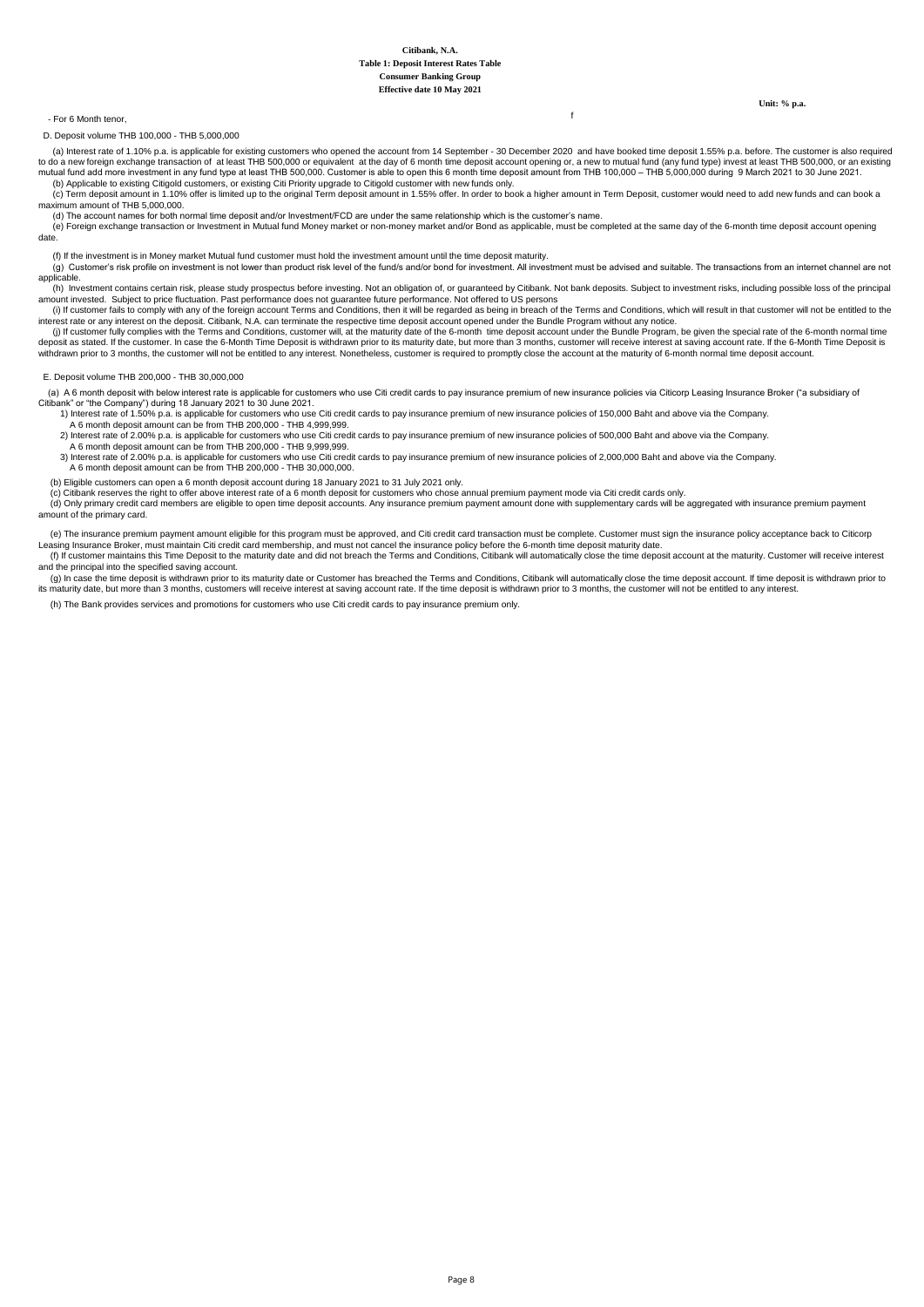**Unit: % p.a.**

## o Terms and conditions for Elite Time Deposit \*\*\*\*

(a) The Elite Time Deposit is available from 23 January 2020. The interest rate is subject to change, please refer to the Bank Interest Rate Announcement.

(b) If Customer maintains the Elite Time Deposit to the maturity date and did not breach the Terms and Conditions, Citibank will automatically close the time deposit account at the maturity. Customer will receive<br>interest

ance the time deposit is withdrawn prior to its maturity date or Customer has breached the Terms and Conditions, Citibank will automatically close the time deposit account. If time deposit is withdrawn prior to its maturity date, but more than 3 months, customers will receive interest at saving account rate. If the time deposit is withdrawn prior to 3 months, the customer will not be entitled to any interest.<br>(d) This campaign is exc

(e) The minimum balance eligible for The Elite Time Deposit is THB 1,000,000 (One Million Baht) with cap on maximum at THB 30,000,000 (Thirty Million Baht) per customer. The Elite Time Deposit balance of the

secondary customer combines with the primary customer balance cap.

(f) The Elite Time Deposit is not offered to US persons.

## o Terms and conditions for Preferred Time Deposit \*\*\*\*\*

(a) The Preferred Time Deposit is available from 14 February 2020. The interest rate is subject to change, please refer to the Bank Interest Rate Announcement.

 (b) If Customer maintains the Preferred Time Deposit to the maturity date and did not breach the Terms and Conditions, Citibank will automatically close the time deposit account at the maturity. Customer will receive interest and the principal into the specified saving account.<br>
interest and the principal into the specified saving account.<br>
(c) In case the time deposit is withdrawn prior to its maturity date or Customer has breached th

(c) In case the time deposit is withdrawn prior to its maturity date or Customer has breached the Terms and Conditions, Citibank will automatically close the time deposit account. If time deposit is withdrawn prior to its

o Customer can only choose to open either Absolute Time Deposit or Preferred Time Deposit or Elite Time Deposit account.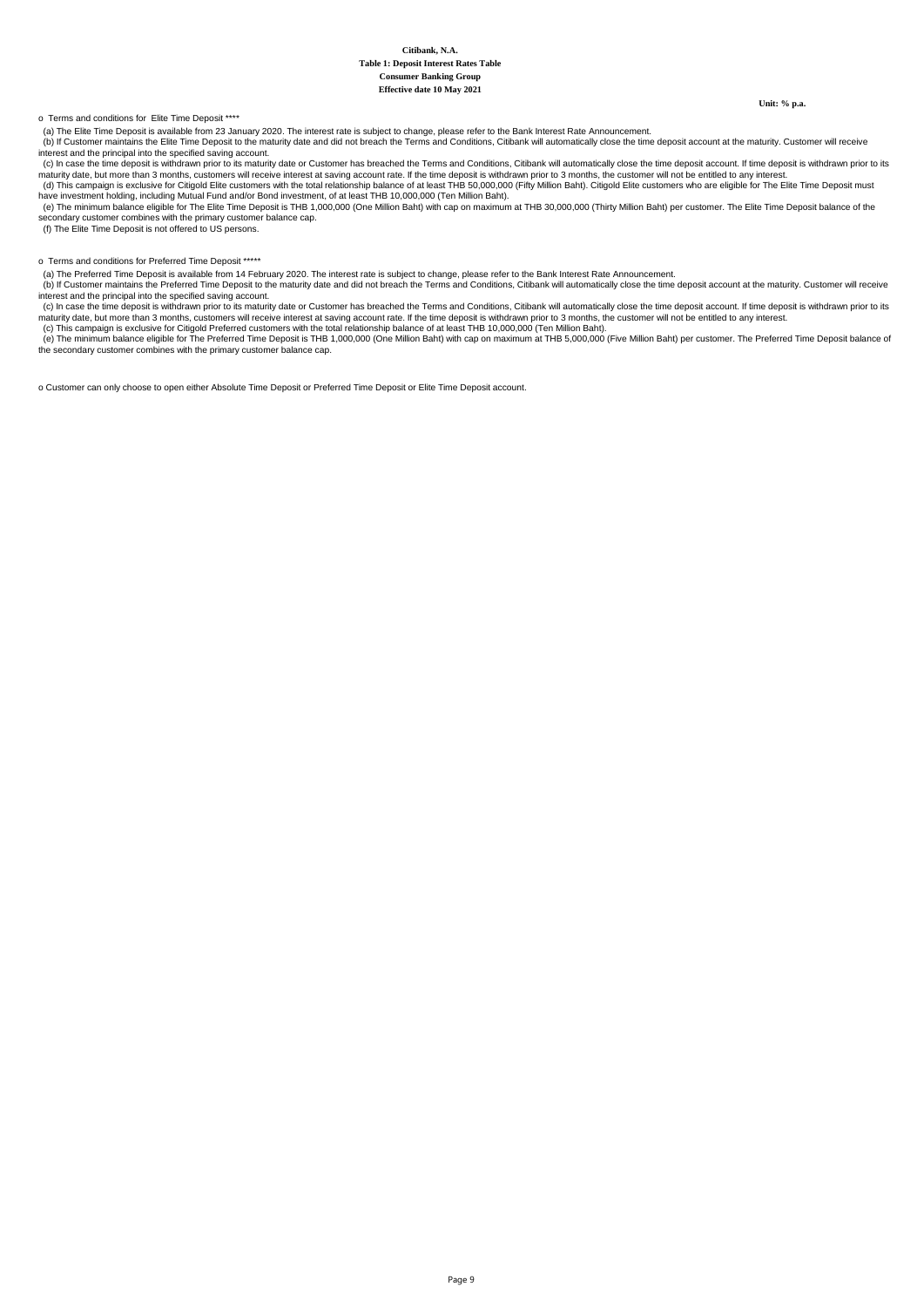#### **Other Terms and Conditions**

**Unit: % p.a.**

1.Citigold customers are customers who have sum of Deposit and Investment balance 5 million baht and up. However, Citibank reserves the right to cancel Citigold membership in case that customers have total<br>balance lower th

2. Citi Priority customers are customers who have sum of Deposit and Investment balance 1 million baht and up. However, Citibank reserves the right to cancel Citi Priority membership in case that customers have<br>total balan

3. Citibanking customers are customers who have sum of Deposit and Investment balance less than 1,000,000 baht. This includes all Citibank and Citigroup staff who have sum of Deposit and Investment balance less<br>than 1,000,

4. Corporate customers are corporate that open accounts with Consumer Banking Group and have sum of Deposit and Investment balance 1,000,000 baht and up.

5. Volume is total deposit balance of customers and their relatives on a same day.

6. Citibank may offer gifts to new customers and on the anniversary program. Annual gifts may be given to all existing customers who eligible to the program under terms and conditions which will be announced and<br>informed t

7. Citibank reserves the right to change conditions and interest rates as appropriate which will be in line with economic situation. Citibank will announce for the changes accordingly.

**Announcement date 10 May 2021 Director, Retail Banking Head Authorized Signature……………………. (Don Charnsupharindr )**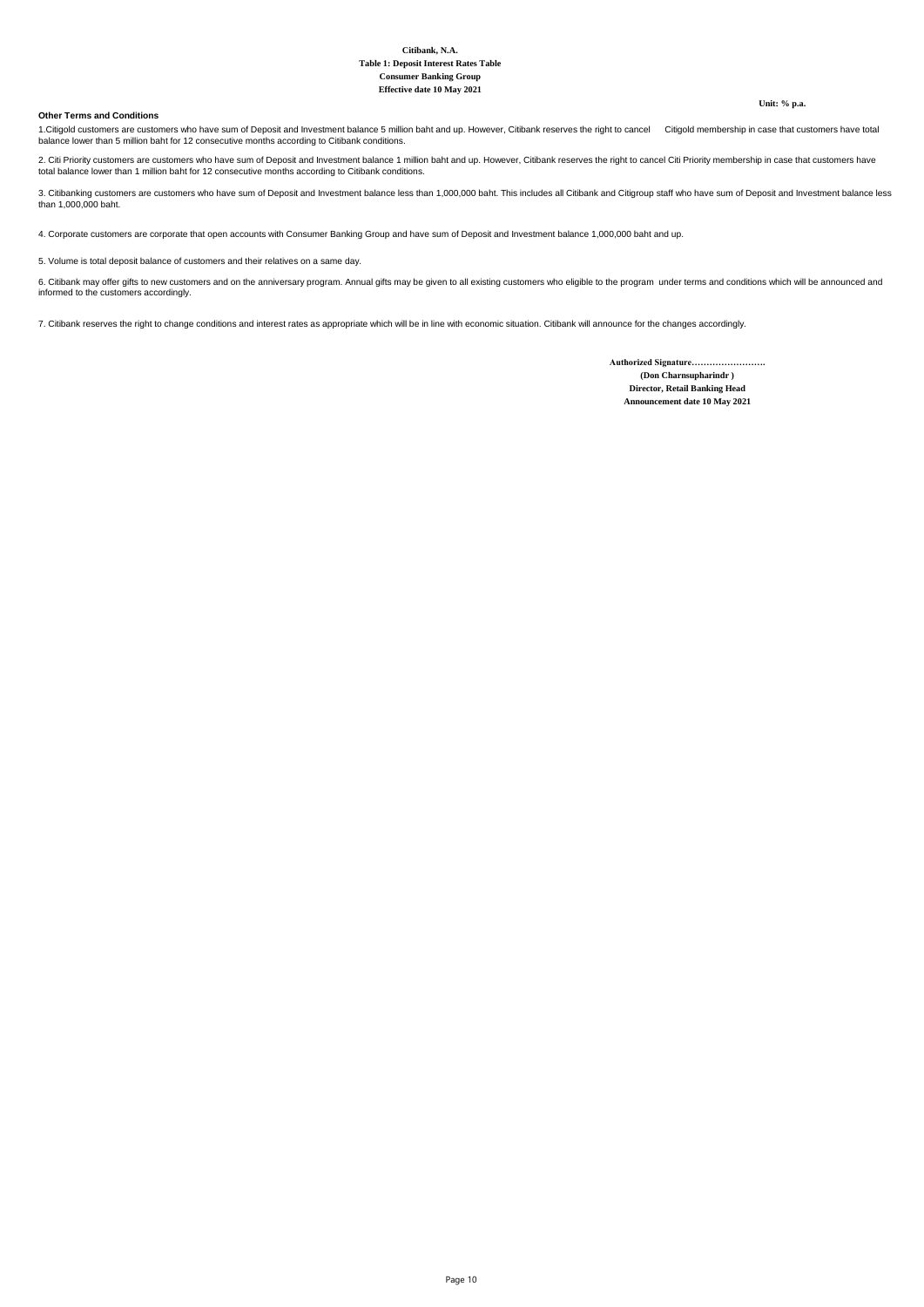|                                                                                   | Citibank, N.A.                                |                                               |                                                                               |
|-----------------------------------------------------------------------------------|-----------------------------------------------|-----------------------------------------------|-------------------------------------------------------------------------------|
|                                                                                   | Table 2: Lending Interest Rates <sup>1/</sup> |                                               |                                                                               |
|                                                                                   | <b>Consumer Banking Group</b>                 |                                               |                                                                               |
|                                                                                   | Effective date 10 May 2021                    |                                               |                                                                               |
|                                                                                   |                                               |                                               | Unit: % p.a.                                                                  |
|                                                                                   | <b>A. Reference Interest Rates</b>            |                                               |                                                                               |
| 1. Minimum Loan Rate                                                              | <b>MLR</b>                                    | 6.35                                          |                                                                               |
| 2. Minimum Overdraft Rate                                                         | <b>MOR</b>                                    | N/A                                           |                                                                               |
| 3. Minimum Retail Rate                                                            | <b>MRR</b>                                    | N/A                                           |                                                                               |
| 4. Others (Temporary Overdraft Rate)                                              |                                               | 7.25                                          |                                                                               |
|                                                                                   |                                               |                                               | Unit: % p.a.                                                                  |
|                                                                                   | <b>B. Maximum Interest Rates</b>              |                                               |                                                                               |
| <b>B</b> (1) Consumer Loan                                                        | <b>Housing Loan</b>                           | <b>Overdraft with Collateral</b>              | Personal Loans with no collateral<br>under supervision (Citi Ready<br>Credit) |
| 5. Ceiling Rate                                                                   | MLR-0.50% (Currently is equal to<br>5.85%)    | N/A                                           | 25%                                                                           |
| 6. Maximum Default Interest Rate                                                  | ٠                                             | N/A                                           | 25%                                                                           |
|                                                                                   |                                               |                                               |                                                                               |
| <b>B</b> (2) Commercial Loan                                                      | Overdraft                                     | <b>Short Term <math>(&lt;= 1</math> Year)</b> | Long Term (>1Year)                                                            |
| 7. Ceiling Rate                                                                   | N/A                                           | N/A                                           | N/A                                                                           |
| 8. Maximum Default Interest Rate                                                  | N/A                                           | N/A                                           | N/A                                                                           |
|                                                                                   |                                               |                                               |                                                                               |
| <b>Remark:</b>                                                                    |                                               |                                               |                                                                               |
| 1/ Exclude the type of credits in which BOT has stipulated the specific criteria. |                                               |                                               |                                                                               |
|                                                                                   |                                               |                                               |                                                                               |
|                                                                                   |                                               |                                               |                                                                               |

**Authorized Signature………………………………….**

 **(Don Charnsupharindr )**

**Director, Retail Banking Head<br>Announcement date 10 May 2021**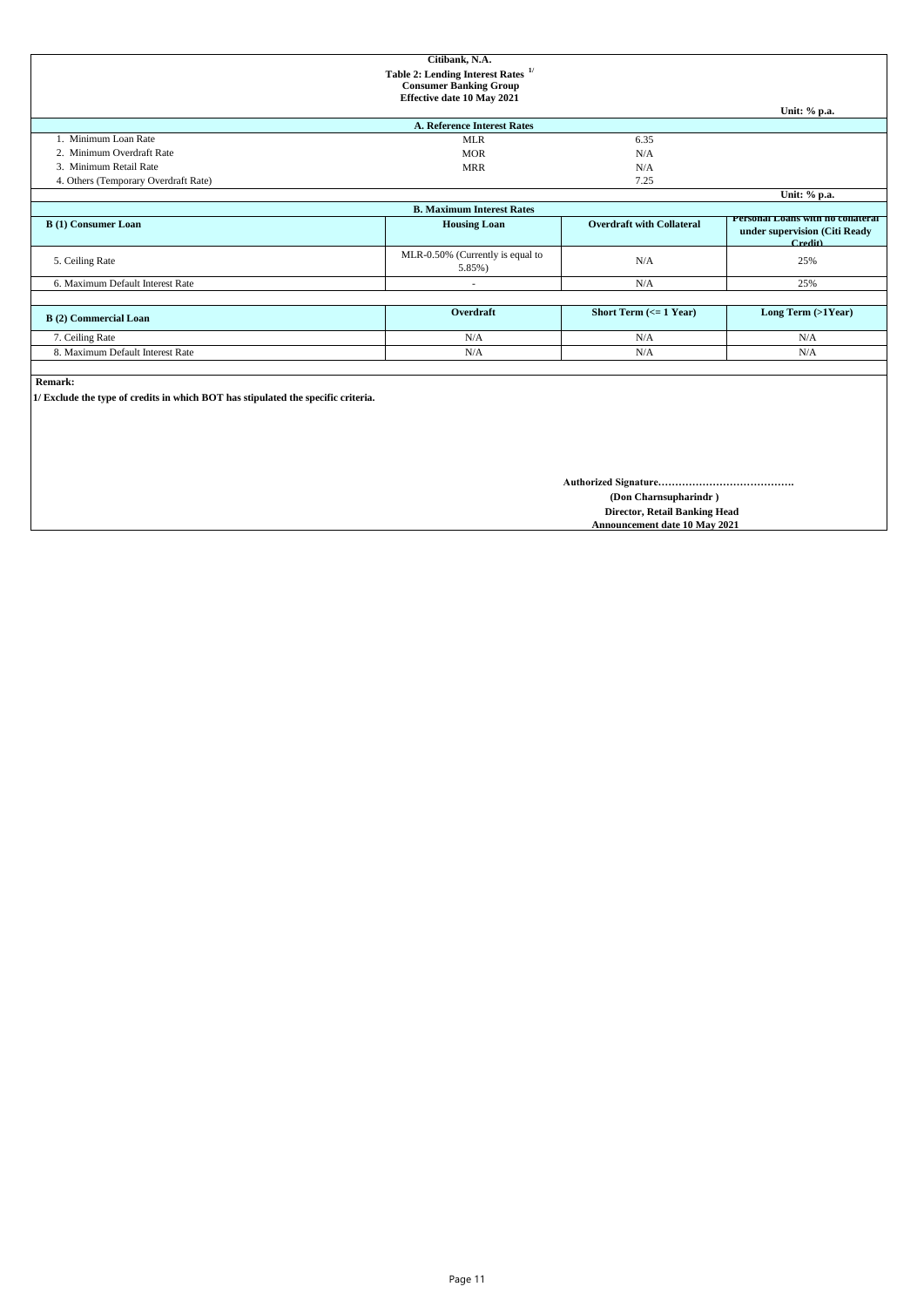| Citibank, N.A.<br>Table 3: Fees/ Charges and Penalty Related to Deposit and Lending <sup>1/</sup> and Others Fees<br><b>Consumer Banking Group</b><br>Effective date 10 May 2021 |                                                                                                                    |                           |                                                                                                                      |               |  |
|----------------------------------------------------------------------------------------------------------------------------------------------------------------------------------|--------------------------------------------------------------------------------------------------------------------|---------------------------|----------------------------------------------------------------------------------------------------------------------|---------------|--|
| A. Fee related to Deposit <sup>3/</sup>                                                                                                                                          | <b>Unit: THB</b>                                                                                                   |                           | Remark $^{4\prime}$                                                                                                  |               |  |
| 1. Below minimum balance account service fee<br>(Account maintenance fee for accounts with outstanding balance<br>below the required amount)                                     | Citigold customer: No charge<br>Citi Priority customer: No charge<br>Citibanking customer: 300 baht/customer/month |                           | In the case of average balance of Deposit and Investment balance<br>lower than 200,000 baht for Citibanking customer |               |  |
| <b>B.</b> Fee related to Lending                                                                                                                                                 |                                                                                                                    | <b>Unit: THB</b>          |                                                                                                                      |               |  |
|                                                                                                                                                                                  | <b>Personal Loan</b>                                                                                               |                           |                                                                                                                      |               |  |
| B (1) Consumer Loan: Actual and reasonable expenses                                                                                                                              | <b>With Collateral</b>                                                                                             | <b>Without Collateral</b> | <b>Housing Loan</b>                                                                                                  | <b>Remark</b> |  |
| 1. Expenses paid to government authorities i.e.,                                                                                                                                 |                                                                                                                    |                           |                                                                                                                      |               |  |
| 1) Stamp duty                                                                                                                                                                    | 0.05% of loan amount or maximum<br>10,000 baht                                                                     | N/A                       | 0.05% of loan amount or maximum 10,000<br>baht                                                                       |               |  |
| 2) Mortgage Registration Fee                                                                                                                                                     | 1% of the loaned amount or<br>maximum 200,000 baht                                                                 | N/A                       | 1% of the loaned amount or maximum<br>200,000 baht                                                                   |               |  |
| 2. Expenses paid to the third or external parties i.e.,                                                                                                                          |                                                                                                                    |                           |                                                                                                                      |               |  |
| In general case<br>1) Credit Bureau search fee                                                                                                                                   | N/A                                                                                                                | N/A                       | N/A                                                                                                                  |               |  |
|                                                                                                                                                                                  | Maximum 4,000 baht                                                                                                 | N/A                       | Maximum 4,000 baht                                                                                                   |               |  |
| 2) Collateral Appraisal expenses $2^{7}$                                                                                                                                         |                                                                                                                    |                           |                                                                                                                      |               |  |
| 3) Insurance premium                                                                                                                                                             | Rate subject to insurance company                                                                                  | N/A                       | Rate subject to insurance company                                                                                    |               |  |
| 4) Payment fee through other counters/ channels                                                                                                                                  |                                                                                                                    | N/A                       |                                                                                                                      |               |  |
| (Bangkok Metropolitan area and Greater bangkok charge per<br>transaction / upcountry charge per transaction (actual costs))                                                      |                                                                                                                    |                           |                                                                                                                      |               |  |
| Citibank N.A.                                                                                                                                                                    | Free                                                                                                               |                           | Free                                                                                                                 |               |  |
| <b>Bangkok Bank</b>                                                                                                                                                              | 20 baht/ 35 baht                                                                                                   |                           | 20 baht/ 35 baht                                                                                                     |               |  |
| Thai Military Bank                                                                                                                                                               | 20 baht/35 baht                                                                                                    |                           | 20 baht/35 baht                                                                                                      |               |  |
| <b>Bank of Ayudhya</b>                                                                                                                                                           | 20 baht/35 baht                                                                                                    |                           | 20 baht/ 35 baht                                                                                                     |               |  |
| Krung Thai Bank                                                                                                                                                                  | 25 baht/25 baht                                                                                                    |                           | 25 baht/25 baht                                                                                                      |               |  |
| Kasikorn Bank<br>Siam Commercial Bank                                                                                                                                            | 25 baht/35 baht<br>25 baht/ 40 baht                                                                                |                           | 25 baht/35 baht<br>25 baht/ 40 baht                                                                                  |               |  |
| In default case                                                                                                                                                                  |                                                                                                                    |                           |                                                                                                                      |               |  |
| 1) Returned Cheque fee (other commercial banks)                                                                                                                                  |                                                                                                                    | N/A                       |                                                                                                                      |               |  |
| 2) Fee for insufficient fund (In case of payment by debiting from the                                                                                                            |                                                                                                                    | N/A                       |                                                                                                                      |               |  |
| account of other commercial banks)                                                                                                                                               |                                                                                                                    |                           |                                                                                                                      |               |  |
| 3) Debt Collection Expenses $2/$                                                                                                                                                 | 100 baht/billing cycle                                                                                             | N/A                       | 100 baht/billing cycle                                                                                               |               |  |
| 3. Operating cost of commercial bank                                                                                                                                             |                                                                                                                    |                           |                                                                                                                      |               |  |
| In general case                                                                                                                                                                  |                                                                                                                    |                           |                                                                                                                      |               |  |
| 1) Collateral Appraisal expenses $^{2\prime}$                                                                                                                                    | N/A                                                                                                                | N/A                       | N/A                                                                                                                  |               |  |
| 2) Fee for a new statement requested (for the second copy or more)                                                                                                               | N/A                                                                                                                | N/A                       | N/A                                                                                                                  |               |  |
| 3) Loan processing fee                                                                                                                                                           | No charge                                                                                                          | N/A                       | No charge                                                                                                            |               |  |
| In default case                                                                                                                                                                  |                                                                                                                    |                           |                                                                                                                      |               |  |
| 3) Debt Collection Expenses $2^{7}$                                                                                                                                              |                                                                                                                    | N/A                       |                                                                                                                      |               |  |
| B(2) Commerical Loan: Actual and reasonable expense                                                                                                                              |                                                                                                                    | Overdraft                 |                                                                                                                      | <b>Remark</b> |  |
| 1. N/A                                                                                                                                                                           |                                                                                                                    | N/A                       |                                                                                                                      | N/A           |  |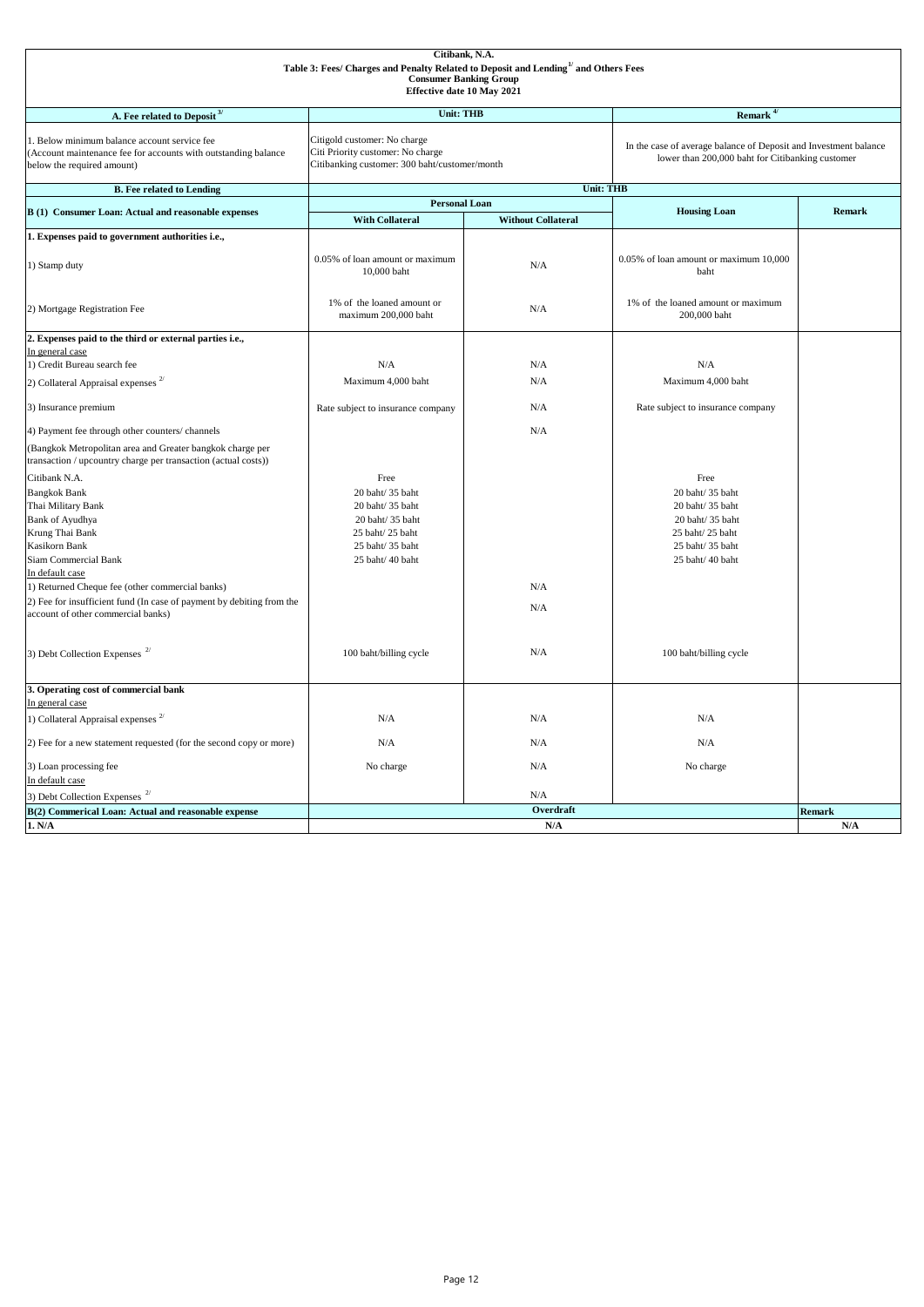| C. Other fees                                                                                                                                  | Unit: $THB5$                                                                                                                                                                                                                                                                                                                                                                                                                                                                                        | <b>Remark</b>                                                                                                                                                                                                                          |
|------------------------------------------------------------------------------------------------------------------------------------------------|-----------------------------------------------------------------------------------------------------------------------------------------------------------------------------------------------------------------------------------------------------------------------------------------------------------------------------------------------------------------------------------------------------------------------------------------------------------------------------------------------------|----------------------------------------------------------------------------------------------------------------------------------------------------------------------------------------------------------------------------------------|
| 1. Cheque book                                                                                                                                 | 1 whole book (30 cheques) is 450 Baht (15 baht per cheque)                                                                                                                                                                                                                                                                                                                                                                                                                                          |                                                                                                                                                                                                                                        |
| 2. Manager Cheque                                                                                                                              | Citigold customer: No charge<br>Citi Priority customer: 25 baht per cheque<br>Citibanking customer: 25 baht per cheque<br>Non-customer: 100 baht per cheque                                                                                                                                                                                                                                                                                                                                         | For non-customer, only allow buying Manager Cheque with<br>customer's cheque                                                                                                                                                           |
| 3. Stop payment cheque                                                                                                                         | Citigold customer: No charge<br>Citi Priority customer: No charge<br>Citibanking customer: 200 baht per instruction.                                                                                                                                                                                                                                                                                                                                                                                | The whole cheque book will be charged 1,000 baht maximum                                                                                                                                                                               |
| 4. Stop payment Draft                                                                                                                          | Citigold customer: No charge<br>Citi Priority customer: No charge<br>Citibanking customer: 200 baht per instruction<br>Non-customer: 200 baht per instruction                                                                                                                                                                                                                                                                                                                                       | Additional fee of US\$ 5 or more from receipient banks to every<br>customers                                                                                                                                                           |
| 5. Return cheque/ draft                                                                                                                        | 0.0625% of cheque amount with minimum 200 baht                                                                                                                                                                                                                                                                                                                                                                                                                                                      | Additional charge for Draft may apply                                                                                                                                                                                                  |
| 6. Bill for Collection (BFC)                                                                                                                   | Citigold customer: 0.5% Min100- Max 2,500 baht<br>Citi Priority customer: 1% Min200- Max 5,000 baht<br>Citibanking customer: 1% Min200- Max 5,000 baht<br>Non-customer: 2% Min1,000- Max 5,000 baht                                                                                                                                                                                                                                                                                                 | Duty stamp 3 baht/ cheque<br>If customer present off-us Cheque Overseas, customer must hold<br>Citibank Account in Thailand<br>if Customer Present On-us Cheque Overseas, Customer do not have to<br>hold Citibank account in Thailand |
| 7. Clean Bill Purchase                                                                                                                         | Citigold customer: 0.5% Min100- Max 2,500 baht<br>Citi Priority customer: 1% Min200- Max 5,000 baht<br>Citibanking customer: 1% Min200- Max 5,000 baht<br>Non-customer: 2% Min1,000- Max 5,000 baht                                                                                                                                                                                                                                                                                                 | Duty stamp 3 baht/ cheque                                                                                                                                                                                                              |
| 8. Gosi Draft Encashment                                                                                                                       | Citigold customer: No charge<br>Citi Priority customer: No charge<br>Citibanking customer: No charge<br>Non-customer: US\$20.00 for amount over US\$50.00<br>1% for amount below or equal to US\$50.00                                                                                                                                                                                                                                                                                              |                                                                                                                                                                                                                                        |
| 9. Traveler Cheque Encashment<br>Citicorp T/C by Citibank customer<br>Citicorp T/C & non Citibank customer<br>- Com. in lieu of exchange (FAF) | No charge<br>No charge<br>Citigold customer: 0.125% Min150 baht<br>Citi Priority customer: 0.125% Min150 baht<br>Citibanking customer: 0.25% Min300 baht<br>Non-customer: 0.25% Min300 baht                                                                                                                                                                                                                                                                                                         | Limit encash US\$10,000<br>Limit encash US\$3,000<br>Charged in addition to normal fees                                                                                                                                                |
| 10. CitiGold Cross Border Check Encashment                                                                                                     | US\$25.00                                                                                                                                                                                                                                                                                                                                                                                                                                                                                           | Use daily exchange rate                                                                                                                                                                                                                |
| 11. Copy of cheque paid                                                                                                                        | Citigold customer: No charge<br>Citi Priority customer: No charge<br>Citibanking customer: 100 baht or equivalent                                                                                                                                                                                                                                                                                                                                                                                   |                                                                                                                                                                                                                                        |
| 12. Confirmation letter                                                                                                                        | Citigold customer: No charge<br>Citi Priority customer: 200 baht<br>Citibanking customer: 200 baht                                                                                                                                                                                                                                                                                                                                                                                                  |                                                                                                                                                                                                                                        |
| 13. Debit card/ATM Fee                                                                                                                         | Citigold customer: No Entrance Fee<br>Annual Fee 300 baht/card*<br>Re-issue Fee 200 baht/card*<br>Citi Priority customer: No Entrance Fee<br>Annual Fee 300 baht/card*<br>Re-issue Fee 200 baht/card*<br>Citibanking customer: No Entrance Fee<br>Annual Fee 300 baht/card*<br>Re-issue Fee 200 baht/card*                                                                                                                                                                                          | *Fee waived until Dec 31, 2020                                                                                                                                                                                                         |
| 14. ATM Withdrawal Fee                                                                                                                         | Citigold customer: No charge<br>Citi Priority customer: No charge<br>Citibanking customer: No charge<br>Non-customer*: 220 baht / transaction                                                                                                                                                                                                                                                                                                                                                       | *Apply to overseas non-Citi ATM card                                                                                                                                                                                                   |
| 15. ATM Transfer (domestic ORFT)                                                                                                               | 25 baht per transaction for amount 1-10,000 baht<br>35 baht per transaction for amount 10,001-50,000 baht                                                                                                                                                                                                                                                                                                                                                                                           |                                                                                                                                                                                                                                        |
| 16. Internal Funds Transfer Fee<br>17. BahtNet Transfer Fee                                                                                    | No charge<br>150 baht                                                                                                                                                                                                                                                                                                                                                                                                                                                                               | Additional 100 baht charged by recipient bank<br>Additional 10 baht for every 10,000 baht if transfer to account outside<br>Bangkok and greater Bangkok<br>(maximum 850 baht)                                                          |
| 18. Counter ORFT (domestic transfer)                                                                                                           | 50 baht per transaction for the amount 1-10,000 baht<br>60 baht per transaction for the amount 10,001-20,000 baht<br>70 baht per transaction for the amount 20,001-30,000 baht<br>80 baht per transaction for the amount 30,001-40,000 baht<br>90 baht per transaction for the amount 40,001-50,000 baht<br>100 baht per transaction for the amount 50,001-65,000 baht<br>110 baht per transaction for the amount 65,001-80,000 baht<br>120 baht per transaction for the amount 80,001-100,000 baht |                                                                                                                                                                                                                                        |
| 19. PromptPay Credit Transfer                                                                                                                  | Citigold customer: No charge<br>Citipriority customer: No charge<br>Citibanking customer: No charge                                                                                                                                                                                                                                                                                                                                                                                                 |                                                                                                                                                                                                                                        |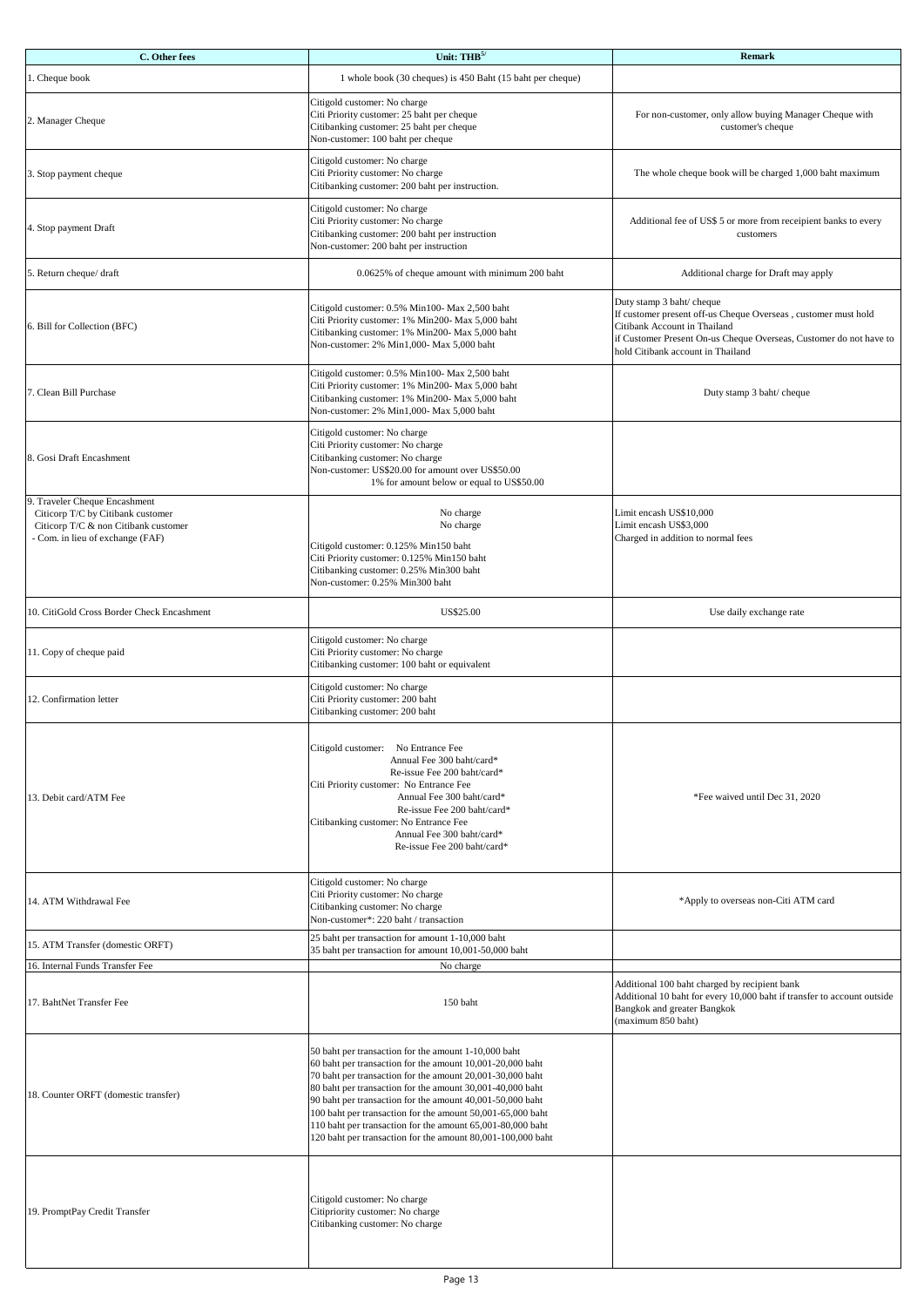| 20. PromptPay Bill Payment                                                                                                            | Citigold customer:<br>No charge<br>Citipriority customer: No charge<br>Citibanking customer:No charge                                               |                                                                                                  |
|---------------------------------------------------------------------------------------------------------------------------------------|-----------------------------------------------------------------------------------------------------------------------------------------------------|--------------------------------------------------------------------------------------------------|
| 21. Standing Instruction                                                                                                              | Citigold customer: No charge<br>Citi Priority customer: No charge<br>Citibanking customer: 25 baht per transaction                                  | No charge for transaction via Citibank online                                                    |
| 22. Combined Statement Request                                                                                                        | Citigold customer: No charge<br>Citi Priority customer: No charge<br>Citibanking customer: 100 baht per month                                       | Limit to no more than 6 months piror. Statement less than 1 month<br>count as 1 month.           |
| 23. Inactive account fee                                                                                                              | No charge                                                                                                                                           |                                                                                                  |
| 24. Courier charge                                                                                                                    | 500 baht or US\$ equivalent per instruction                                                                                                         |                                                                                                  |
| 25. Rental Fee for safe deposit box<br>Size $S = 4*10*23.5$<br>Size $M = 8*10*23.5$<br>Size $L = 8*16*23.5$<br>Size XL = $16*16*23.5$ | 1,900 baht/year<br>3,300 baht/year<br>4,900 baht/year<br>6,900 baht/year<br>(Effective January 03, 2013)                                            | Key deposit 2,500 baht<br>For new customer, this service is available only to Citigold customers |
| 26. IBSS services<br>Emergency cash withdrawal service for Citibank customer<br>worldwide                                             | Citigold customer: No charge<br>Citi Priority customer: No charge<br>Citibanking customer: US\$ 25.00<br>Citigold Private and US Barneys: No charge | Deducted from amount to be paid (deducted upfront)                                               |